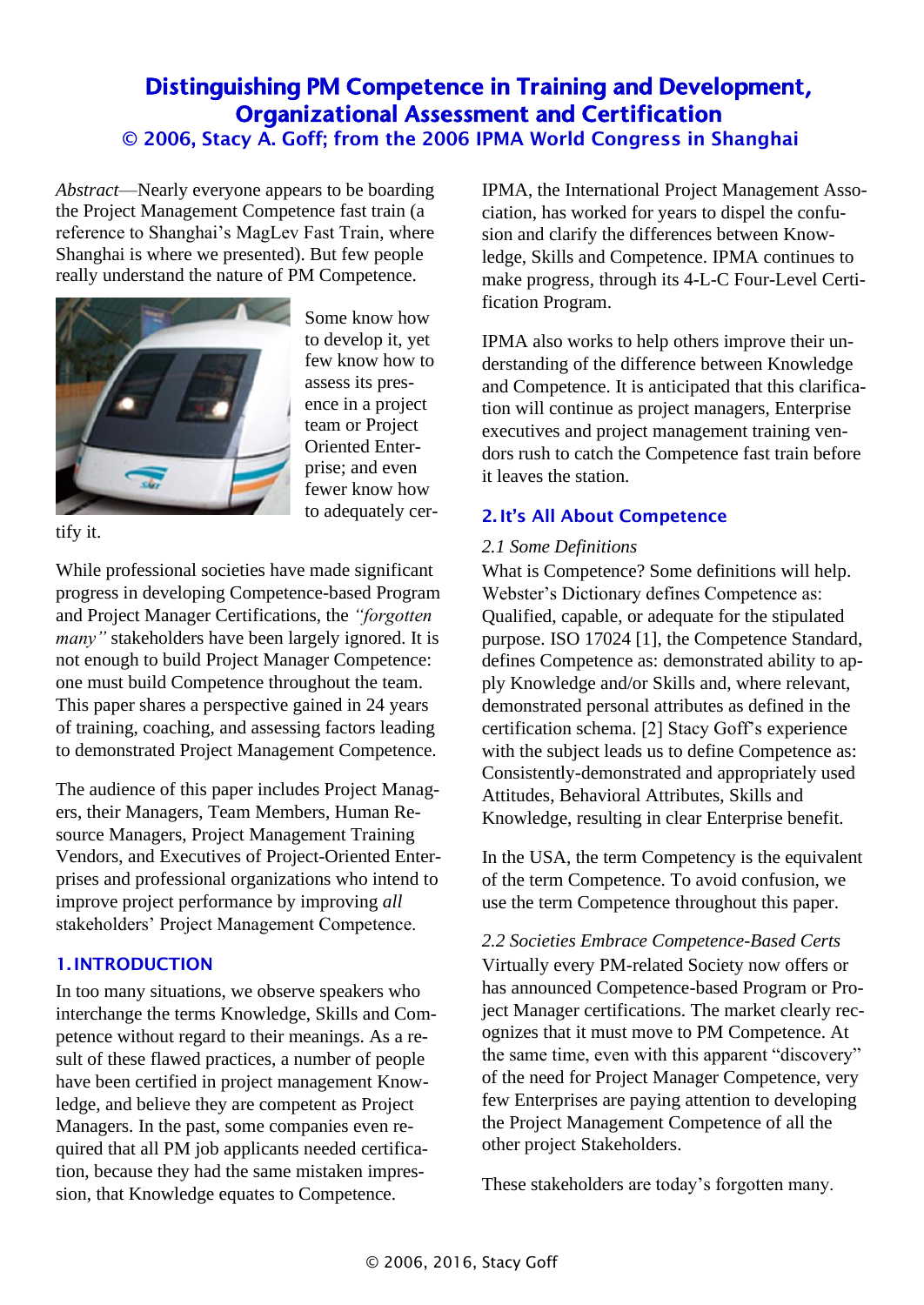### *2.3 Before and Beyond Certification*

Even with this refreshing "discovery" of the need for Project Manager Competence and the consequential rush to join the Competence Fast Train, serious questions remain.

For example, as Dr. Lew Ireland, points out, "*Certification of the individual does not add value to the organization: Done well, it does recognize value."* And we agree. So the obvious next question is, what exists that assists one **to achieve the competences that do add value**?

# 3. Who Needs PM Competence?

### *3.1 Target Audiences: Individuals*

Project Management Competence is not just for Project Managers. One must develop Competence throughout the team. Every project stakeholder must be competent in his or her role. For Example: A common project failure point is the gap in Competence (and resulting performance shortfall) from a Resource Manager who fails to correctly prioritize projects, and assign the right Team Members with the right Skills, the right amount of time.

But, one might ask, "isn't that why we want to have competent Project Managers?" The problem is, even an incredibly competent Project Manager cannot compensate for the project stakeholders who



cannot competently perform their roles—thus requiring the Risk Response action of finding and correcting your weakest links.

*3.2 Beyond Individuals: Teams, Organizations* Project Management Competence benefits individual stakeholders. It has potential to benefit Project Teams as well. For example: we use Competence Assessment as part of Project Kickoff in larger projects. What better way to identify the strengths and gaps of your extended team—and what better timing for this action, than at Project Start-up?

For Departmental use, some elements of Project Management Competence are the closely-held secret of line Managers who have Upper-Management aspirations. For the Enterprise, PM

Competence is already a strategic and competitive advantage for many of today's most successful organizations.

*3.3 Understanding Competence's Importance* Clearly, PM Competence matters in all Project-Oriented Enterprises. And this helps explain why most professional PM societies have either adopted a Competence-based Certification approach, or are now rushing to do so.

This Fast Train to PM Competence-based certification raises the question of how one traceably assesses and develops Competence. Another question: how does one determine current Competence requirements for the roles one plays, identifying gaps and strengths, and establishing a development plan against valid Competence criteria? But perhaps we are getting ahead of ourselves. Before we discuss how individuals and organizations develop Project Management Competence, let us look at the journey one travels to achieve any type of Competence.

# 4. Exploring PM Competence

*4.1 ASK and the Competence Development Ladder* How does one achieve Competence? Can you *teach* it? And if not, how does one get there? Starting from the base of our Competence Development Ladder at right, one must first understand the differences between Project Management K: Knowledge, S: Skills, A: Attitudes and Behavioral Attributes, and C: Competence. A key point: assure that your

PM training efforts contribute to project success, as opposed to merely consuming staff time and training funds with no improvement.

The basis of our Competence Development Ladder is the classic training and development ASK model: Attitudes, Skills and Knowledge. Familiar to many as a categorization of learning objectives and a foundation of Instructional Design, one begins with Knowledge, applies it to develop Skill, and then receives rewards and recognition to reinforce the behavior (reinforcing Attitudes).

To complete our Competence Development Ladder, and to reflect the role of Competence, we add its C to the classic ASK model: Thus **CASK**.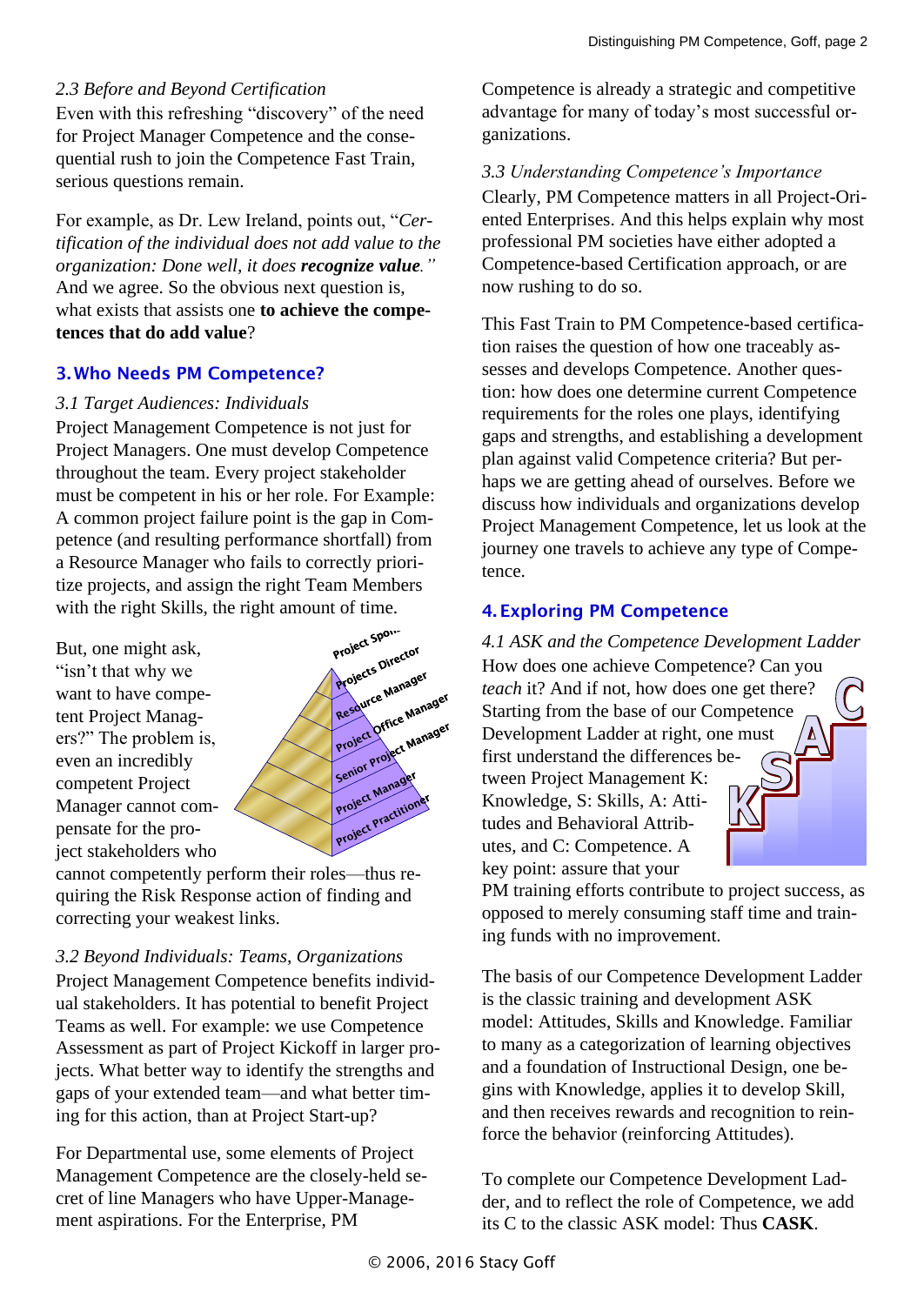Let us look more closely at each of the Competence Development Ladder components.

#### *4.2 Learning About Knowledge*

Knowledge is an important foundation. But by itself, it accomplishes *nothing;* it is Potential Energy, just as we learned in Physics.

*It must be applied* to accomplish anything; and once applied it turns to **Kinetic Energy**. Kinetic Energy can accomplish needed results. Knowledge decays if not applied. We have tracked the half-life of unused new learning **at 2-6 weeks**. Clearly, we need more than Knowledge, even with some of today's most effective Project Management training.

### *4.3 Moving to Skills*

Skills move us higher up the ladder towards Project Management Competence. They come from **experience** with proper application of the Knowledge. While Skills degrade slower than Knowledge, they do require coaching, redirection and reinforcement to sustain and grow. Case-study or simulation-oriented workshops can begin to build Skills, but most Skill-building occurs in the real world, and on real projects. Skills are not Competence. We have farther to go, before we reach Competence.

### *4.4 Attitudes and Attributes*

Note that we are moving from factors that are easy to measure (Knowledge), to those that are harder to measure well (Skill), to factors that are very difficult to measure (Attitudes). Attitudes affect your inclination to change behaviors. Without willingness or eagerness to apply them, Knowledge and Skill are wasted. Without rewards, Attitudes dissipate. This shows the importance of understanding one's (and others') motivational needs.

What about one's Behavioral Attributes? These reflect your essential self, your personality. They involve Social Competences, and include thinking, behavior and leadership styles. They reflect willingness to learn, and to change. They are affected by your Value Systems, are harder to evaluate, and are, in our opinion, 90% of project success. We combine Attitudes and Behavioral Attributes as one crucial step in the PM Competence ladder.

# *4.5 And Then There Is Competence*

Applying the preceding steps can lead to Project Manager Competence— however, for many there is still one missing ingredient: *Opportunity*. Some never get the opportunity to grow; others do, but are not successful. Some succeed, and understand why. Thus given Opportunity, the right Experience, repeated correctly, can lead to Competence. The result: Demonstrated project benefits.

# 5. Developing PM Competence

*5.1 Recognizing and Developing Competence* Are people born Competent? How do you know where you currently stand, and where to apply the most effort? Going to yet another class and memorizing processes and formulae are woefully inadequate, not only for today's certifications, but for improved Project Manager effectiveness!

*5.2 Performing PM Competence Assessment* Our first Competence Assessment was in 1983, resulting from a Skills Needs Assessment that we had performed. Our client was a major electric utility that built and operated a Nuclear Power Plant. They asked if we did Competence Assessments: most of their Engineers had been assessed in their roles, but their Project Managers had not.

We worked with this client to set up a PM Competence Assessment Center, and thus extended our services portfolio from training and Skill Needs Assessment to PM Competence assessment and development. Our processes ranged from informal self-assessments, to more rigorous assessment by managers, to formal assessments that we performed, or certified others to perform, requiring evidence of Competency in results.

As a consequence, we also adjusted our Project Management curriculum to support attainment of needed levels of Project Management competence for a range of target roles in a PM Progression Ladder, and for key Project Stakeholders as well.

### *5.3 Establishing Competence Baselines*

A key to PM Competence Assessment is to establish the right baseline against which to perform assessment. Our early 1980s baseline was the result of a PM processes analysis, our definitions of key Project Roles, and the level of Competence needed for each role in each competence item. In the 90's, we added Competences that included interpersonal skills and a General Management model to show additional disciplines one would master to achieve each needed PM Competence.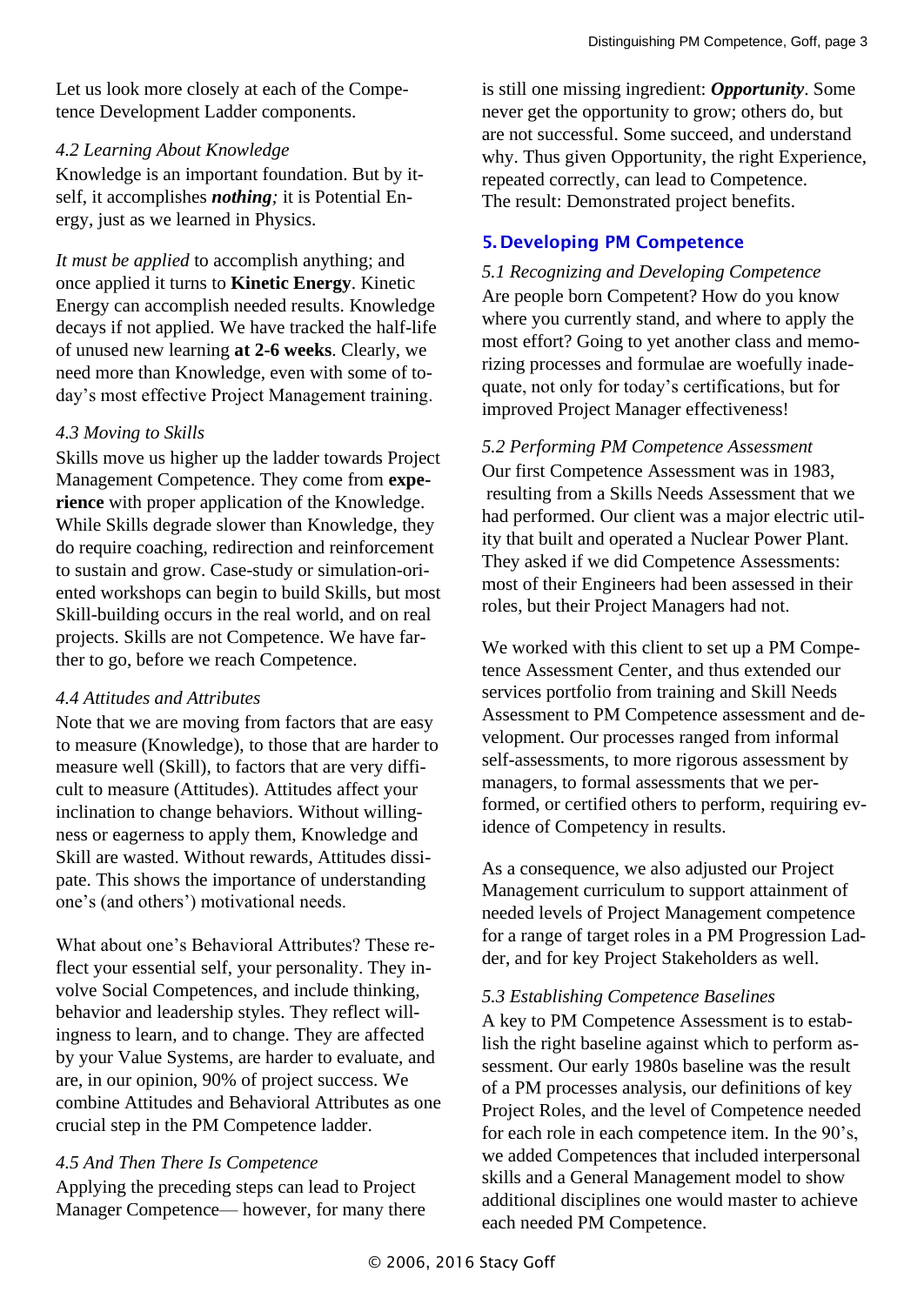### 6. Enter PM CompModel

#### *6.1 One Cannot Assess In a Vacuum*

From the beginning it was clear that one cannot get the needed assessment results by merely determining the Competence of one Project Manager. We must understand the performance of all participants in the project interactions and outcomes. And, because one person could fill multiple roles, each person needed to be assessed against all the Competence criteria of *all* of his or her roles.

#### *6.2 As Scope Grows, Better Tools Are Needed*

While we were able to perfect our processes (see the PM CompModel Process steps below), the information management demands were daunting. We struggled with spreadsheet-based tools that gave useful results—but required significant effort to apply. Finally, in the mid-1990's, we started using a database to analyze the information.



### *6.3 A Competence Progression Scale*

Given our view of Competence as a progression from Knowledge, through Skills, through Attitudes and Attributes, to Competence, we had a challenge: How does one determine the required level for each role and each criterion? Further, what scale helps reliably evaluate a person?

Our solution: to adapt Bloom's Taxonomy [3] (the 2000 update [4] is even more useful), because we are evaluating Knowledge at the initial level anyway. Then at the upper levels, we adjust Bloom to reflect the progression up our Skills — Attitudes — Competence Ladder. Bloom distinguishes Cognitive (Knowledge-based) from Adaptive (Attitudes and Behaviors) criteria.

We found that the Cognitive scale works for the Behavioral criteria. Bloom's Taxonomy is an especially useful solution because it bridges the gap between Learning and Competence Development. It also provides a consistent mechanism for

evaluating the level of a Learning Objective or Competence Criteria by classifying the verb and noun(s) in the statement.

### *6.4 Early Adapters*

From the beginning, the PM CompModel process had great application in many Project and Program Management arenas. In addition, it had great usefulness in the Program Management Office. We have adapted it for specialized uses, such as expanding it to include key roles in Information Technology projects, and adding the needed criteria to assess Customers, Business Analysts, Sponsors, Resource Managers and key PM stakeholders.

# 7. Evolution of PM CompModel

*7.1 CompModel Mapped to Competence Baseline*  We updated our PM CompModel to reflect the structure of IPMA's Individual Competence Baseline (ICB), we immediately saw the benefits. It became much more powerful as the training and development *pathfinder* that allows Project Managers and stakeholders to improve Project Management Competences.

We earned a clear advantage in selecting the right baseline against which to perform competence assessment. Clearly, a body of Knowledge falls short, because we are dealing with more than Knowledge. The IPMA Individual Competence Baseline is globally well-known, because IPMA's national Member Associations use it as their foundation for advanced Competence-based certification.

Because it covers the key areas of PM Competence, this ICB Standard is great for competence development in addition to certification. It also provides the needed foundation for Stakeholder Project Management competence assessment and development. Others have begun with a body of knowledge taxonomy, and added the Behavioral Attributes and General Management elements that are usually missing in most generic PM approaches.

It identifies target Competence ratings for each of the levels in IPMA's 4-L-C system. Thus one can use the CompModel either to establish a personal, team, workgroup or enterprise Competence Development Plan, or to determine areas of focus as a pre-assessment to certification.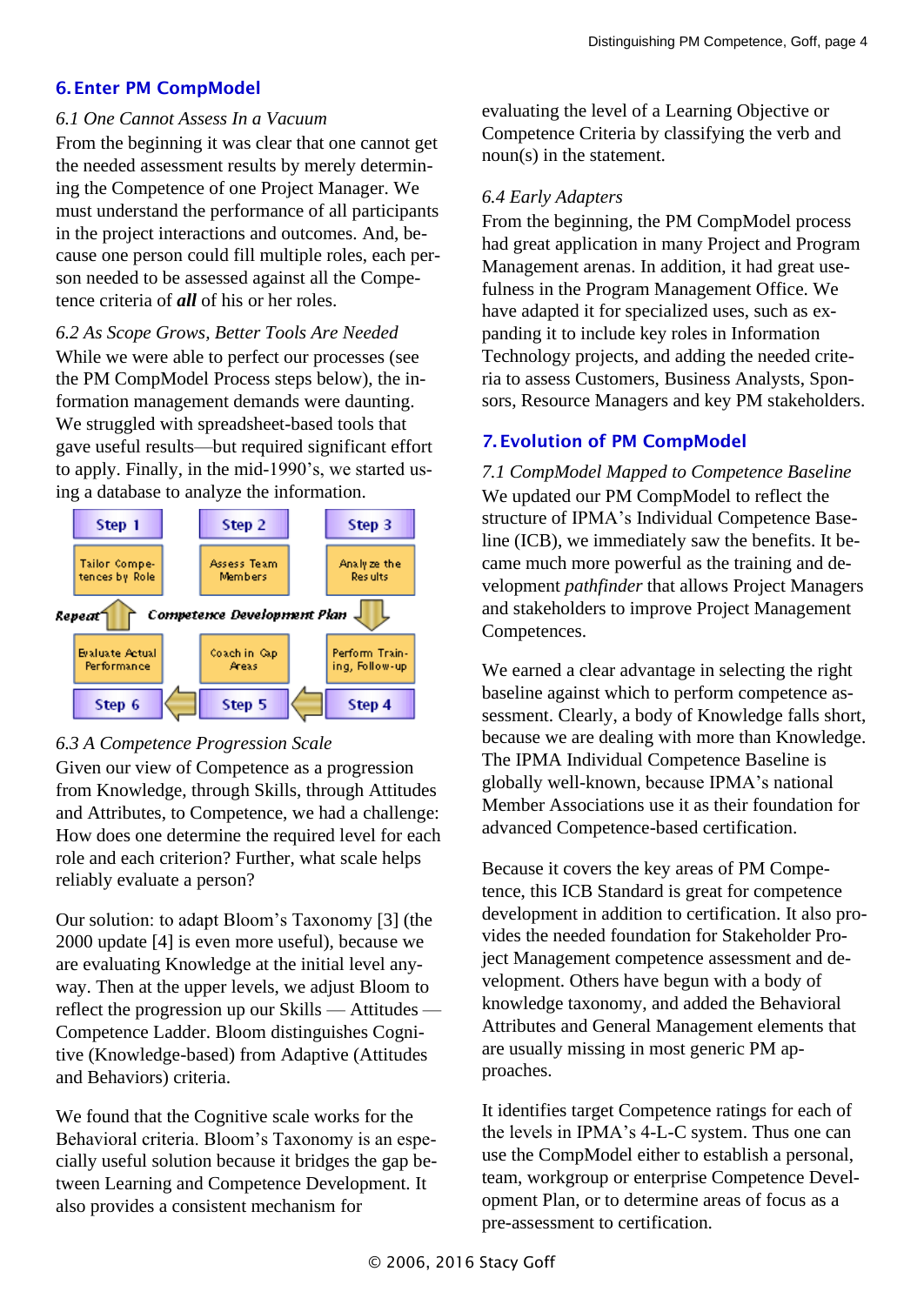CompModel has target ratings for the roles in IPMA's 4-L-C program. It also includes rating targets for other key stakeholders: Project Sponsor, Resource Manager, and Project Management Office Consultant. We include those roles because of the assertion above that you cannot assess and develop Competence in a vacuum—one must consider all the roles in the project context, or the results are meaningless.

#### *7.3 New Directions: Added Adaptations*

At the 2006 IPMA World Congress, Stacy also provided PM CompModel to participants in our half-day Young Crew workshop. And, we made it available to other IPMA Member Associations. We have also adapted PM CompModel to other certification efforts, in support of their Competence efforts. Our purpose: to provide a mechanism for Competence assessment and development planning primarily for improved project success and secondarily for certification readiness evaluation.

### 8. Interventions: Training and Coaching

*8.1 About the Actual Assessments: Out of Scope* We will not cover our actual assessment processes in this paper; that is an entire topic by itself. We will remind you, though, that one needs a level of assessment rigor that is appropriate for the intended use of the information.

Nor will we show you much of the CompModel tool's support of assessment and analysis of the results; that information is part of the download of the complimentary version at our website. But what is important for us to cover is what you do with the assessment results.

*8.2 The Role of Training, Coaching and Pairing* Given that you perform an assessment (individual or organization), the next step is to establish a development plan that leverages the strengths and helps fill the gaps. While training can be part of the interventions, clearly, more focused effort on the part of managers and mentors is needed to continue the progression up the Competence Ladder.

Coaching requires a person who has available time, is in a position to recognize and reward progress, and who consistently demonstrates the desired Competences herself. In some organizations there may be no person who meets these requirements.

A combination of a manager and an external Competence coach may be needed. The person being coached also needs time and the opportunity to apply their new Skills and Competences.

Pairing is an interesting intervention, given two peers with complementary strengths and gaps. They do require time to perform this co-coaching—it is not something they do when they have nothing more important to accomplish. Again, managers must be involved to recognize and reward progress, or the Pair may backslide on their new Competences. We have seen challenging problems when the Competence ratings between Pair members are too great; it often works better when the gap between the two is minor.

### *8.3 Evaluate Actual Performance*

If you can't measure it, you can't manage it. It is not enough to establish a Competence Development Plan, with measures of improvement. Even with demonstrated success in individual Competence criteria, the ultimate measure of Competence is in project performance. Thus, in the best Competence Interventions, project performance evaluation, focusing on the areas of gaps, but also related to all other Competence criteria are the needed measures of success. High effort? Yes, but is project performance important to you?

### *8.4 Repeat the Assessment Process*

A first iteration of the PM CompModel process may require 1 to 2 years, depending on the number of persons being assessed, the extent of gaps, and the maturity of management and your processes.

And given closure on the six steps of the PM CompModel process, what do you suppose you do? You repeat the process. In a second iteration, it makes sense to include higher (in the organization) and wider (across the organization) project stakeholders, as they become the new weakest link in your project success. We have not seen organizations requiring more than three iterations.

#### *8.5 The Competent and Mature Enterprise*

We suggest that you perform an assessment of PM Competence for an individual, team, workgroup or Enterprise. Then establish and execute a Competence Development Plan. The result: increased PM effectiveness —something most Enterprise executives aspire to achieve.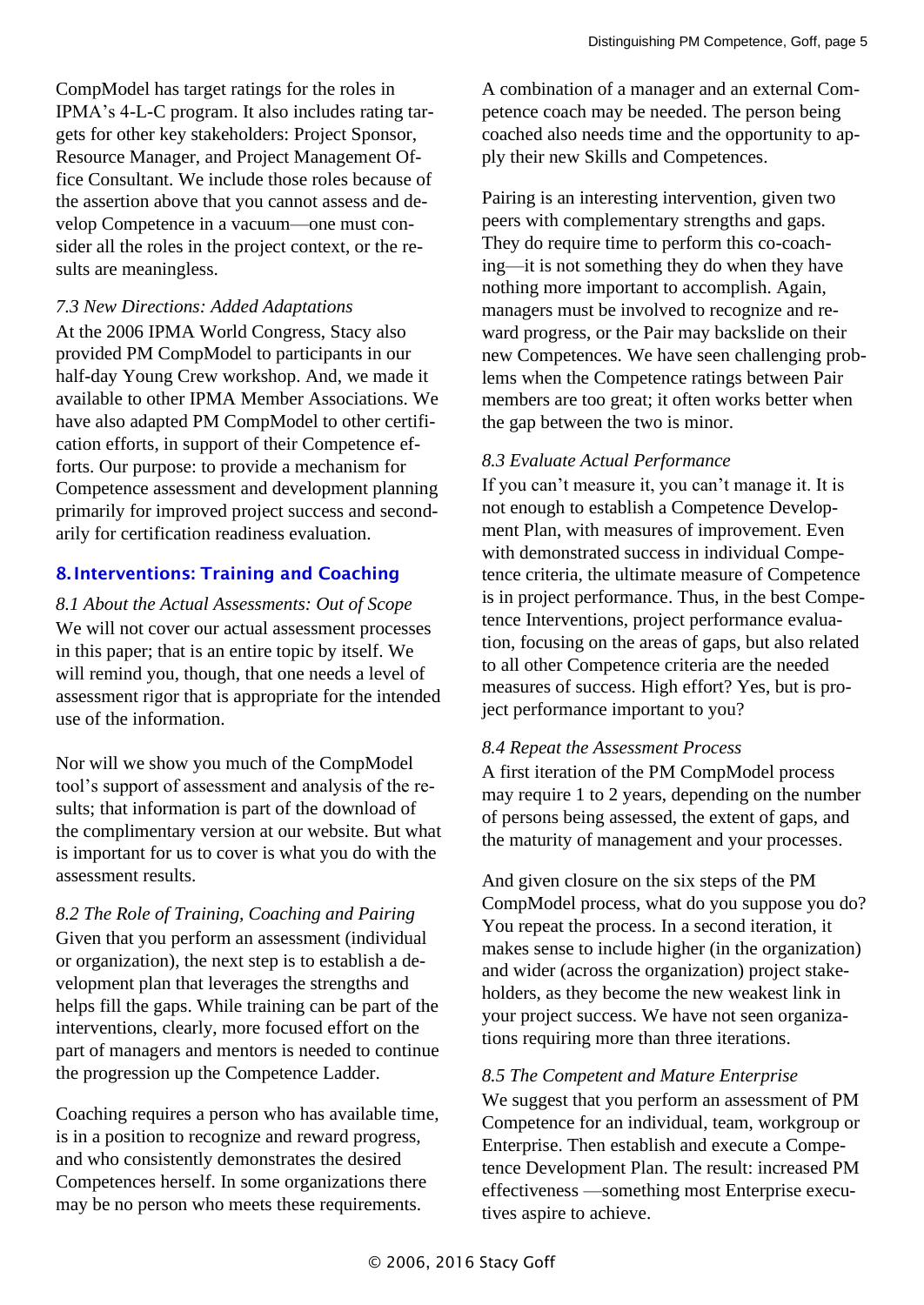And yet, we continue to see Enterprises that adopt Process Maturity initiatives with no consideration of their Competence in those processes. While we are strong believers in PM process maturity efforts, we consistently find Process Maturity improvement without improving stakeholder Project Management Competence to be largely wasted effort. PM CompModel offers the framework to avoid that waste.

# 9. Conclusion

Understanding, Assessing, and Developing PM Competence of all project stakeholders is the missing ingredient in many of today's "improvement" initiatives. PM Competence is not easy to gain, is difficult to measure, and competes with other options that promise to increase your competitive



edge. And yet, every participant in every project clearly sees the consequence of project incompetence, whether on the part of the Project Manager, Resource Manager, Sponsor, Team Members, or other key stakeholders.

### *9.1 Summary*

We explained the background and purpose of our long-used and popular PM CompModel.

We have shown its use for assessment and development of Program and Project Managers, *plus* project staff and stakeholders in a clear Project Manger's Competence Development Ladder. We have shown a way to establish the linkages between classroom training, real-world application, rewards and behaviors, demonstrated Competence, and formal PM Certification programs.

We have shown how individuals can use PM CompModel to gain insight into their readiness to apply for advanced multi-level Competence-based certification programs. How project teams and Enterprises can use it to improve their project performance. We have shown one way to bridge the large gap between process improvement and project performance, that is ignored by most PM Process Maturity models.

### Ten-Year Update

This paper has been very popular on the IPMA-USA website, and in other nations where it has been re-published with permission. Since its original publishing, a variety of changes must be noted, as follows:

- a. IPMA-USA is the USA member association of the International Project Management Association. Founded as asapm, we re-branded ourselves to improve linkage with the World's first professional project management association.
- b. Our competence powertool, PM CompModel, will soon reflects the recently-released ICB4, the Individual Competence Baseline, version 4.
- c. IPMA-USA now offers a simpler knowledgebased self-assessment, PM-SAT, the Project Management Self-Assessment Tool[5].
- d. The PM CompModel is available as a consulting service for learning organizations, and for PMOs (Project Management Offices).

### Acknowledgments

Stacy Goff, Author, thanks the following persons for their ideas and comments that helped improve this paper:

Rose Johnston: www.content-matters.com Bill Duncan: www.pmpartners.com Dr. Lew Ireland, now deceased.

This paper was originally presented at IPMA's  $20<sup>th</sup>$ World Congress in Shanghai, China, in October 2006. We also offer a 1-day workshop for Project Management Office leaders and learning or resource managers; and we have a popular 1-hour presentation for Project Management organizations' conferences and meetings, or for in-house use for Enterprises that wish to improve their project performance.